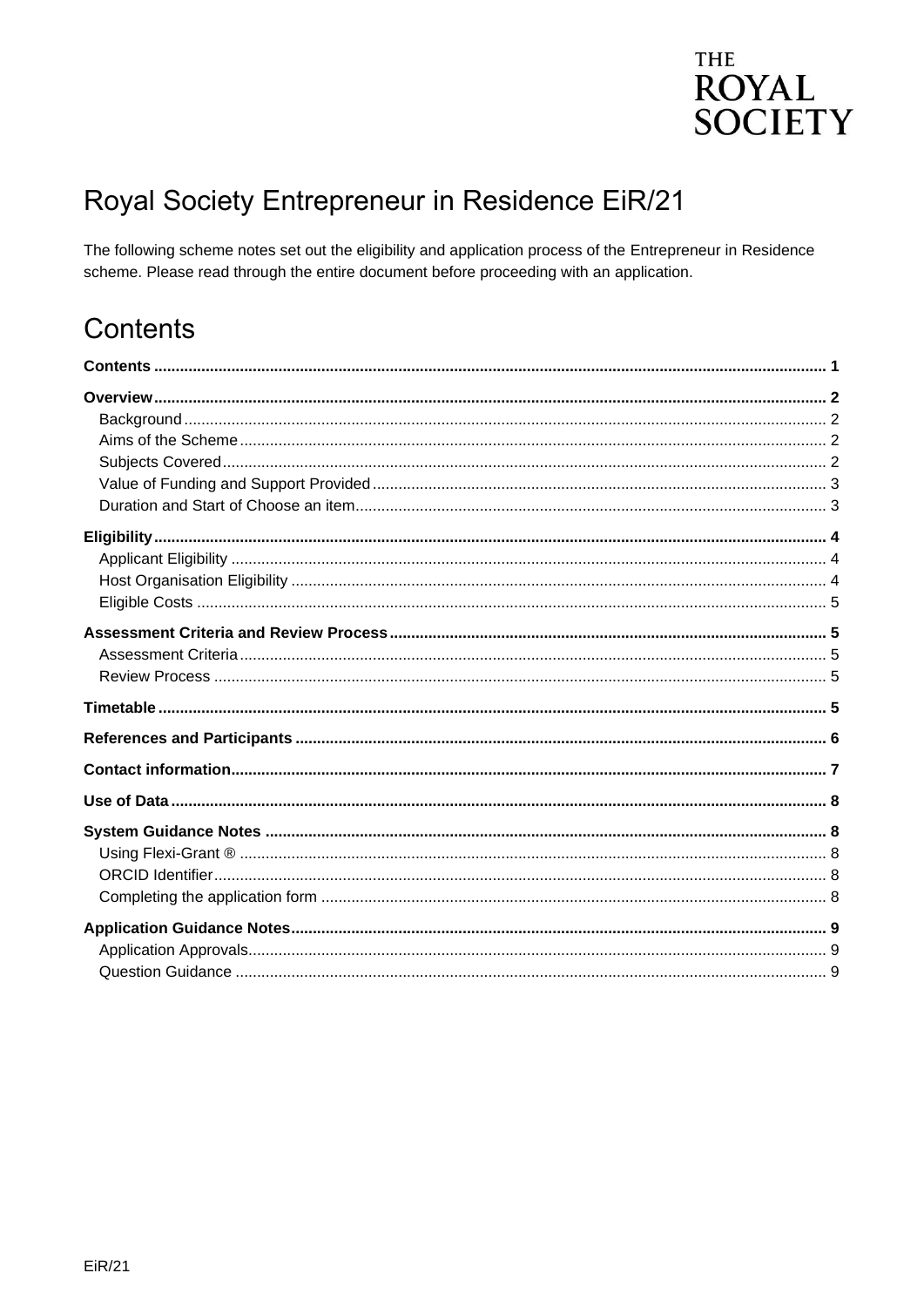### <span id="page-1-0"></span>**Overview**

#### <span id="page-1-1"></span>**Background**

The Royal Society Entrepreneur in Residence scheme was established in 2017 to increase the knowledge and awareness in UK Universities of cutting-edge industrial science, research and innovation. Award holders support both university research and teaching to enable the successful translation of academic science into industry; grow an entrepreneurial culture within universities; and address the skills needs of industry by developing curricula that produce industry-ready graduates.

#### <span id="page-1-2"></span>**Aims of the Scheme**

The scheme provides opportunities for enthusiastic, highly experienced industrial scientists and entrepreneurs to spend one day a week at a university (host organisation) developing a bespoke project that will:

- a) expose university staff and students to state-of-the-art industrial research and development, and the scientific challenges faced by industry;
- b) provide support and expert advice aimed at promoting innovation and the translation of research by Universities;
- c) grow confidence in and understanding of business and entrepreneurship among staff and students;
- d) provide career recognition to the award holders and support their professional development.

Activities that an EiR might undertake could include (but are not limited to):

- a) developing or delivering courses for undergraduate and postgraduate students that reflect cutting edge industrial science, the application of science in industry and entrepreneurship;
- b) providing careers advice and guidance for students and post-doctoral researchers interested in working in industry;
- c) mentoring and advising students and academics who are setting up a company or who wish to develop collaborations with industry;
- d) using their industry knowledge to identify and evaluate the commercial potential of university research, eg helping with due diligence;
- e) advising and signposting staff and students on where to access funding, investment and further expertise;
- f) increasing awareness and visibility of the university's research within industry.

#### <span id="page-1-3"></span>**Subjects Covered**

Host departments must be within the Royal Society's remit of natural sciences, which includes but is not limited to biological research, chemistry, engineering, mathematics and physics. For a full list, please see our [guidance page.](https://royalsociety.org/grants-schemes-awards/grants/subject-groups/)

Submissions from clinically qualified scientists may be considered. The Society does not support clinical or interventional research on humans at the individual or group level, social sciences or humanities, unless otherwise stated.

If there is any doubt about the eligibility of a project, contact the Industry team via [industry@royalsociety.org.](mailto:industry@royalsociety.org)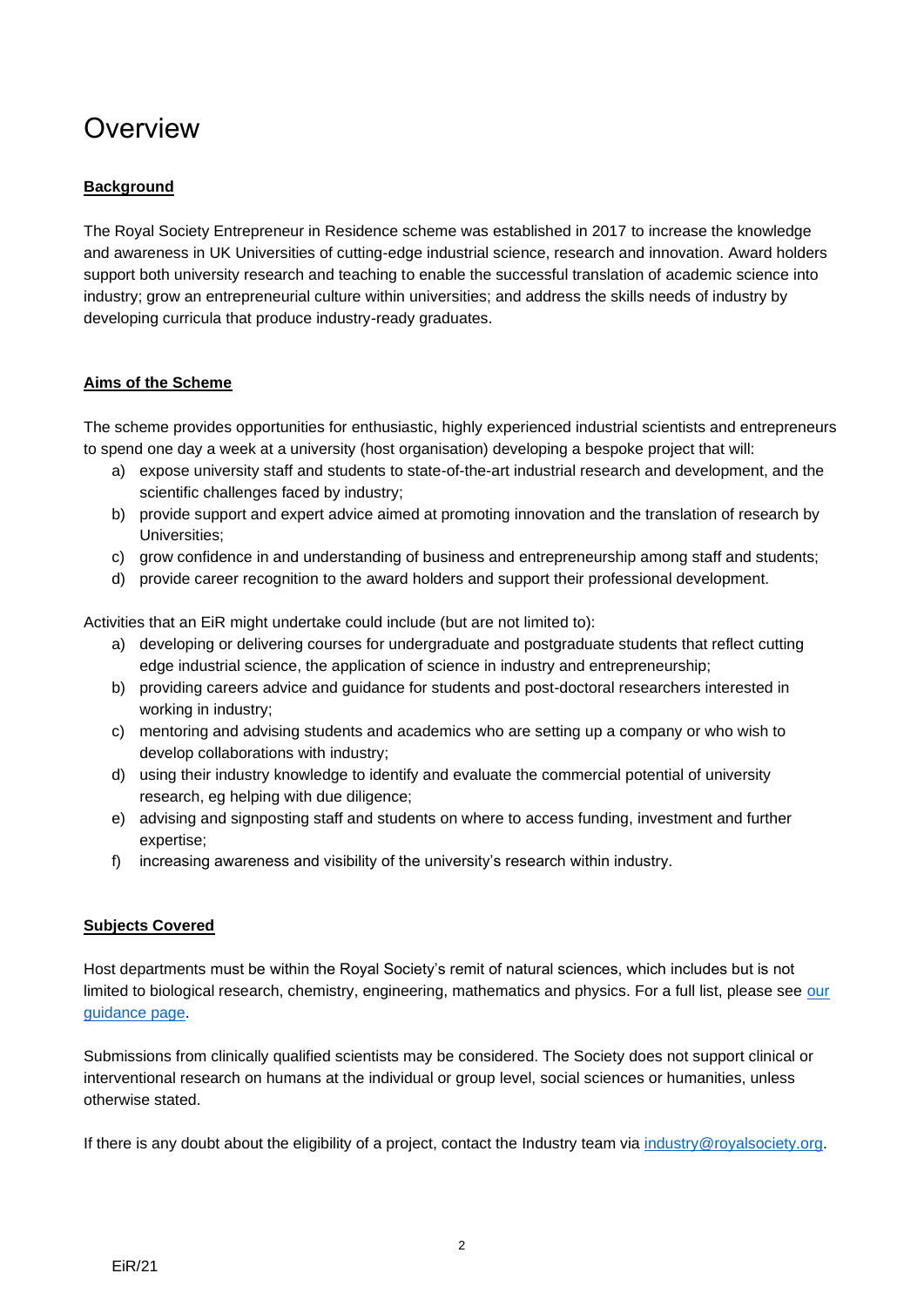#### <span id="page-2-0"></span>**Value of Funding and Support Provided**

Approximate number of Awards offered: 10

Up to a maximum of £20,000 over one year (including VAT where applicable).

#### <span id="page-2-1"></span>**Duration and Start of Award**

Awards are expected to commence by March 2022.

The EiR awards are for one year in the first instance. At the end of that period, there may be the opportunity to apply for a one-year extension. The scheme will fund the EiR to spend 20% of their time working in residence at their place of tenure over the period, ie on average one day a week excluding annual leave.

The scheme is flexible about how this time should be spent, but the application should give an outline in the project plan describing how it will be divided up over the period of the award.

#### **Industry Fellows' College**

EiRs will be automatically enrolled into the Society's Industry Fellows' College. The College comprises current and former EiRs, and current and former holders of the Royal Society Industry Fellowship, a scheme that has been running for over 40 years and provides opportunities for industry scientists to work in academia and academic scientists to work in industry.

The College programme consists of a series of networking and training events that bring together the members with other stakeholders working across the boundary between industry and academia. As part of the College, you will receive invitations to Industry Fellow Networking Events and other activities under the Society's [Science, Industry and Translation programme.](https://royalsociety.org/topics-policy/industry-innovation/)

#### **Monitoring and evaluation**

EiRs will be required to submit a short report to the Royal Society at the end of their award outlining their activities and expected impacts to follow. Royal Society staff will also keep in regular communication with the EiR, including arranging visits to their hosts to meet them and their colleagues.

#### **Labs to Riches**

Entrepreneurs in Residence awards will be announced at the Royal Society annual 'Labs to Riches' event planned for Spring 2022 (date to be confirmed). The 2022 event will focus on entrepreneurship and innovation across science and technology sectors with invited guests including academics, entrepreneurs, and prominent industry figures. All successful applicants will be invited to attend.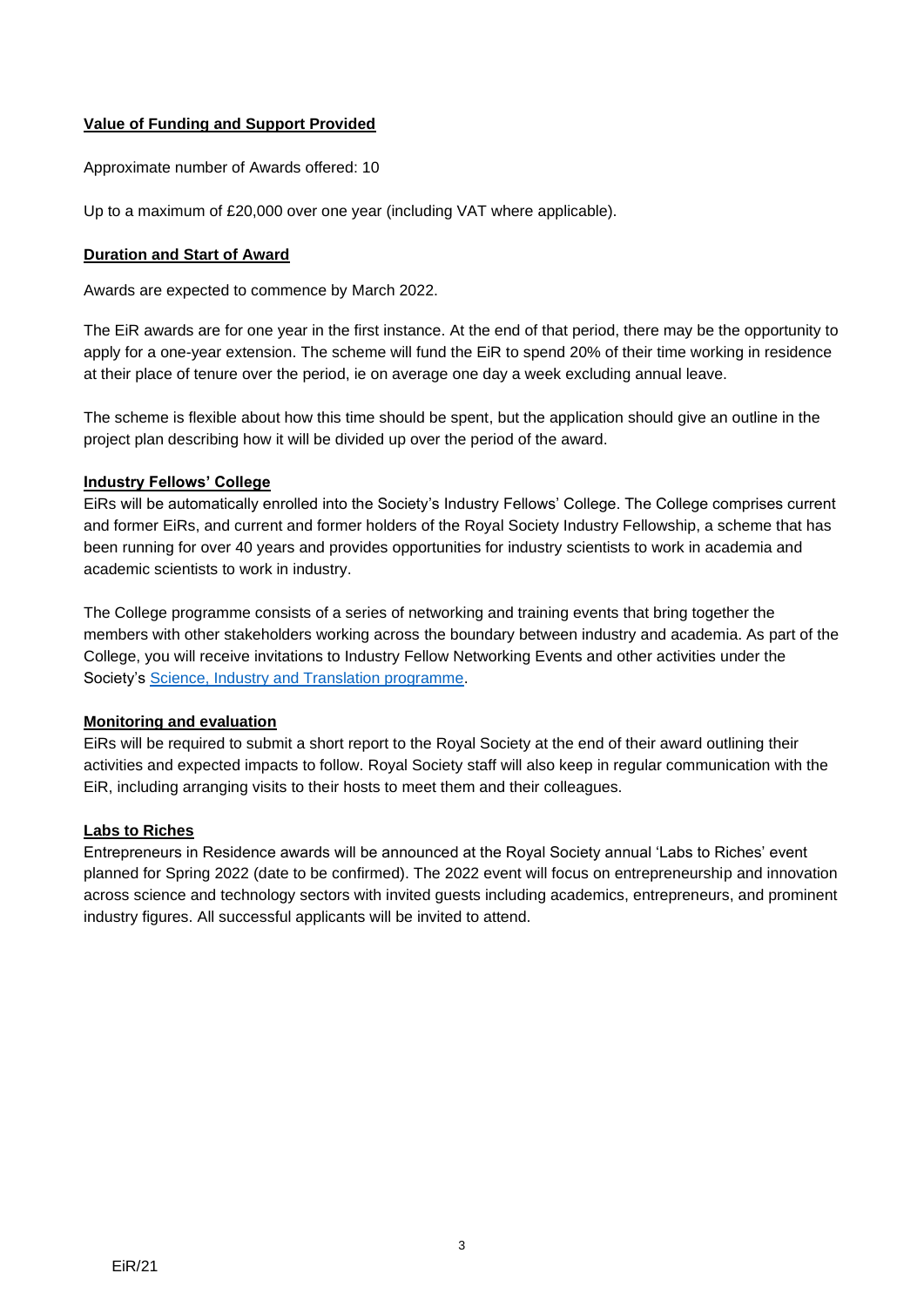# <span id="page-3-0"></span>**Eligibility**

#### <span id="page-3-1"></span>**Applicant Eligibility**

The scheme is open to applicants of any nationality, who are eligible to work in the UK for the duration of the award. Applicants should have a background in science and engineering. They must be able to demonstrate significant experience of working in science in an industrial research context, and one or more of the following:

- a) experience of managing university-business collaborations and the translation and commercialisation of research;
- b) experience of entrepreneurship, such as company formation and growth, investment etc;
- c) experience or interest in training, coaching or mentoring.

Applicants can be either employed full-time, part-time, self-employed or retired. Applicants may make only one application per round.

Please note that, whilst applications will be accepted from current employees of the University, there must be a strong and compelling reason why the proposed activities are not currently possible.

The Royal Society recognises that diversity is essential for delivering excellence in science, technology, engineering and mathematics (STEM). The Society wants to encourage applications from the widest range of backgrounds, perspectives and experiences to maximise innovation and creativity in science for the benefit of humanity. We regularly review and revise processes to help ensure that all talented applicants have an equitable chance to succeed as per the assessment criteria. This includes ensuring all panel members are briefed on unconscious bias in decision making as part of our assessment process.

**Support to applicants with disabilities**: The Royal Society welcomes applications from scientists with disabilities and provides adjustments to ensure that they can participate fully in the selection process. If you need an adjustment when accessing the application form, attending interviews if applicable, or for any other part of the application process, please contact the Industry team on [industry@royalsociety.org](mailto:industry@royalsociety.org) or call +44 20 7451 2666. Adjustments can include but not limited to:

- Extension of the deadline;
- Additional support to complete the application form;
- Technical support during interviews for candidates with hearing or visual impairments;
- Support during interviews for neurodiverse candidates and those with mental health conditions.

The Grants team will be pleased to answer questions about eligibility and/or points covered in this section.

#### <span id="page-3-2"></span>**Host Organisation Eligibility**

The scheme supports applications in collaboration with a UK University or not-for-profit research organisation. We would typically expect the host organisation where the EiR will be placed to be a single University School or Department, however we welcome other arrangements (eg working in a cross-disciplinary research institute within a University, across a Faculty or even University-wide) as long as the proposal clearly describes how the aims of the scheme will be met.

Please note, the EiR scheme is not aimed at establishing a new or furthering an existing collaboration solely between an applicant's employer and the University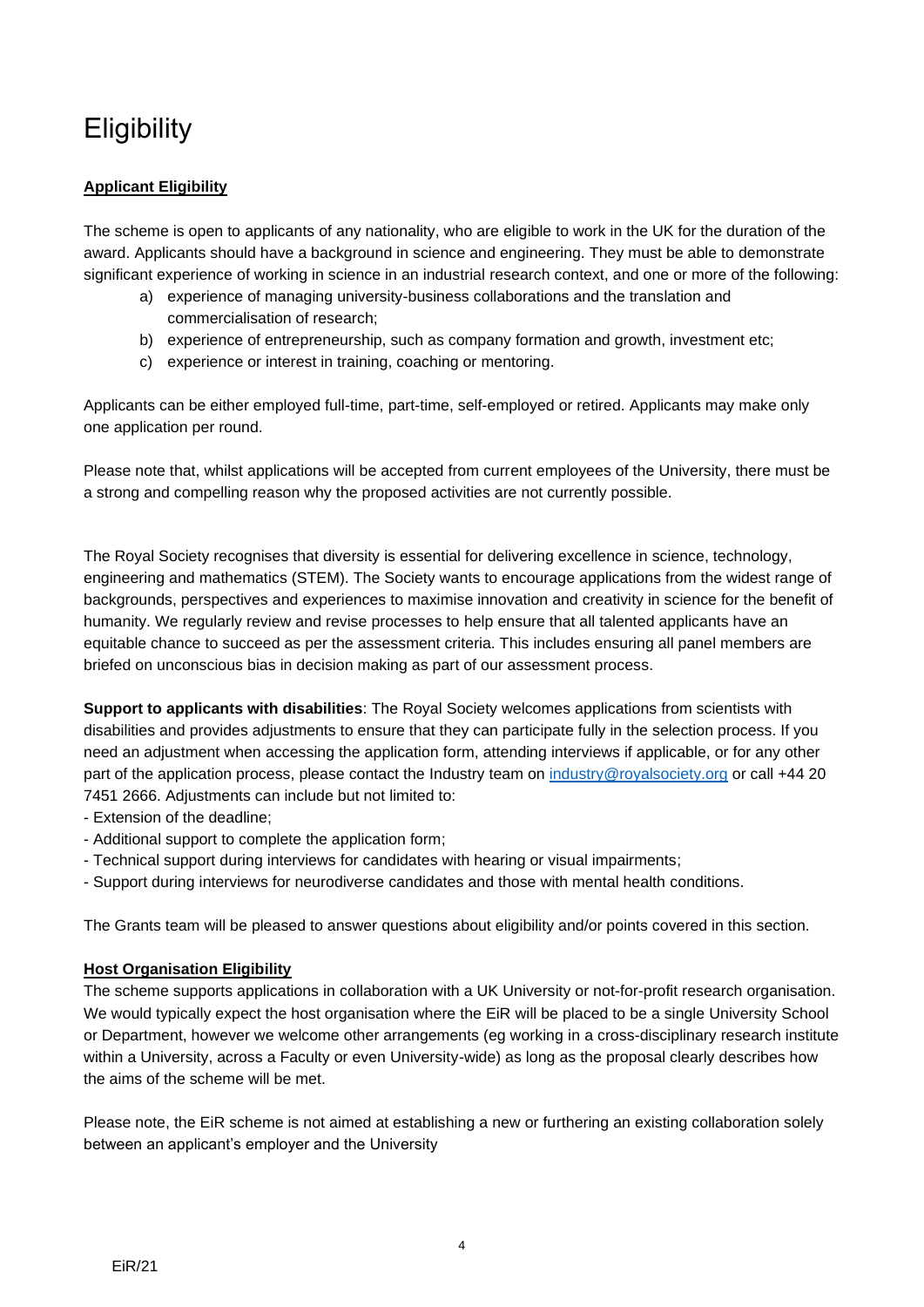#### <span id="page-4-0"></span>**Eligible Costs**

The funding available is expected to cover the following (as required for the EiR to fulfil the proposed project plan):

- **salary** equivalent to 0.2 FTE of the award holder's current salary to spend 20% of their working time at the host. The EiR's basic salary only will be paid during the secondment; the EiR's employer will continue to pay national insurance and pension contributions.
- **travel and project costs** for award holder to travel to and from their host, and accommodation if required. Project costs to help deliver the aims of the project plan can also be included, such as organising events or training workshops and conference attendance.

These expenses should be justified in the financial details section of the application form in Flexi-Grant®.

### <span id="page-4-1"></span>Assessment Criteria and Review Process

#### <span id="page-4-2"></span>**Assessment Criteria**

Applicants are asked to submit a project plan that should explain what the EiR will do during their residency and the anticipated impacts. The following criteria will be used in assessing applications:

- a) the quality and expected impact of the activities outlined in the project plan, in line with the aims of the scheme listed above;
- **b)** the scientific and business track record of the applicant and how this will enable them to successfully deliver the activities outlined in the project plan.
- **c)** the commitment from the host organisation, demonstrating its need for the EiR and its support in enabling them to deliver the project plan.

#### <span id="page-4-3"></span>**Review Process**

All applications to the Royal Society are first reviewed and assessed by two members of a selection panel formed of industry and translation experts and former award holders. Scores are then verified by a separate panel of four independent experts.

The subject tags you select on your application play a vital role in matching your application with appropriate reviewers, so it is extremely important to select only the most relevant subject tags on your application.

Please be assured that the Royal Society specifically requests anyone involved in reviewing applications to consider them in confidence. More information on the Review Process can be found in Appendix 1.

All applicants will be notified of outcomes via email.

### <span id="page-4-4"></span>**Timetable**

| Opening date     | Friday, 25 June 2021               |           |
|------------------|------------------------------------|-----------|
| Closing Date     | Friday, 24 September 2021, 3:00 PM | (UK Time) |
| Expected results | December 2021                      |           |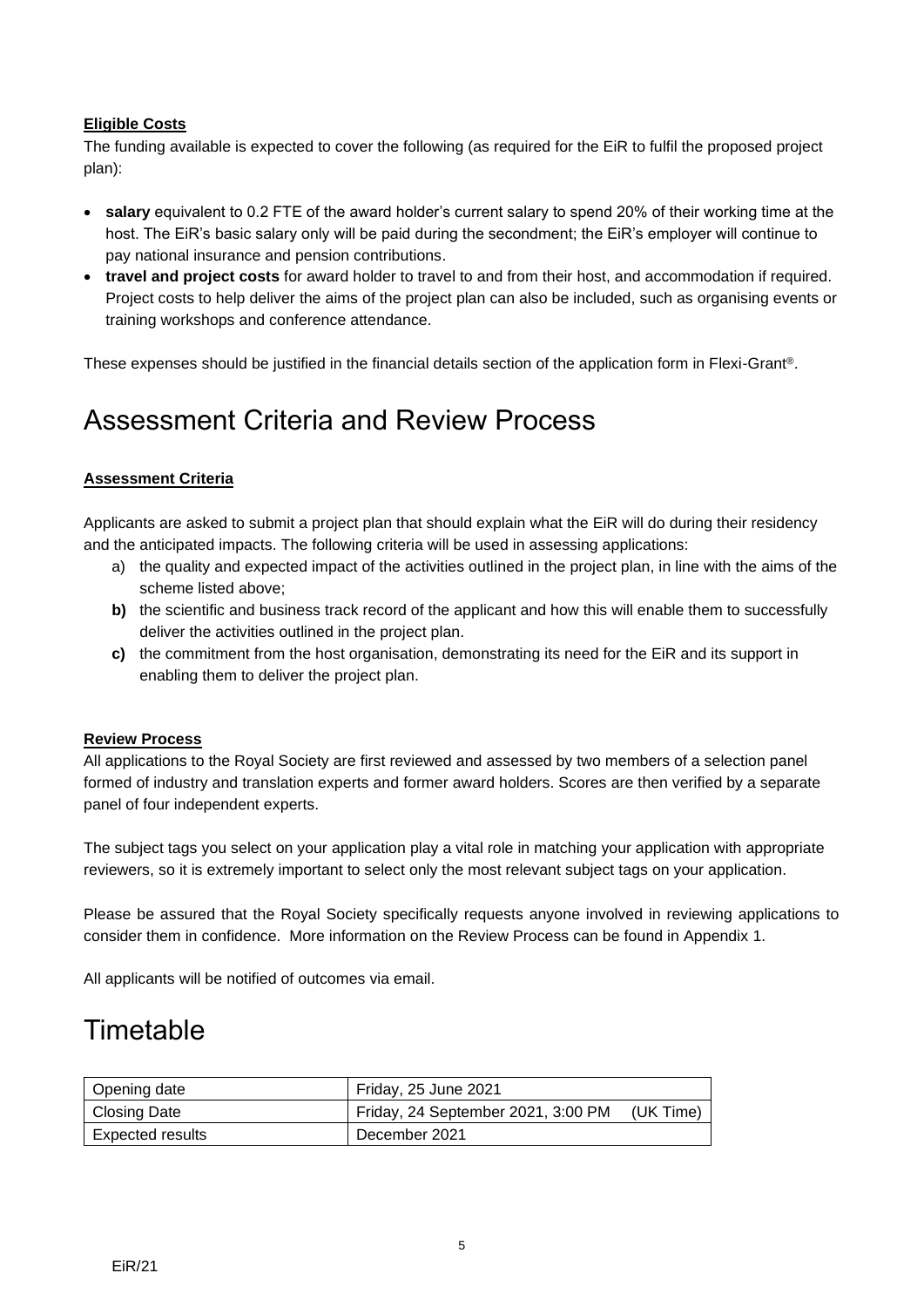## <span id="page-5-0"></span>References and Participants

To complete and submit the application form, the lead applicant is required to provide supporting statements or references from four individuals. The following individuals must be included:

- 1. Host Head of Department
	- a. The application must be accompanied by a statement of support from the Head of Department (or equivalent) at the host organisation, which demonstrates a clear need from the host for the EiR and a commitment to enabling the project plan. This statement is a key factor in the review process.
- 2. Head of Department at employing organisation
	- a. Applicants will be committing 20% of their time to activities at the host organisation. As such, confirmation from their employer is required. In cases, where the applicant is self-employed or sufficiently senior within the organisation so approval is not required ie CEO, then this section can be left blank.
- 3. Two nominated referees.

The primary consideration for a referee is that they are able to comment independently and authoritatively on your application (i.e. someone in your field, who is as independent as possible from the applicant/coapplicant). You do not need to know them personally, but you should make sure they are able to provide a reference before adding them to your application.

At least one nominated referee must be based in the UK.

Nominated referees **must not** be:

- from the same institution as the Applicant or Co-applicant will not be accepted
- the Applicant's former/current supervisor (including PhD supervisor)
- a member on the assessment panel for this scheme; or
- a member of the Royal Society's Council.

References must be submitted in English. If a reference is not submitted in English, it will not be accepted and may render the application ineligible. No two references can be from the same person. If two references from the same person are submitted, it may make the application ineligible.

These individuals can be invited through the 'participants' tab displayed on the application form summary page, where you will find each of the required participants as described above.

Please select 'invite' and enter the e-mail address of the person you wish to invite to provide the relevant statements and send the invitation.

The recipient will need to accept your invitation before they can participate in the application.

You can monitor the progress of your participants' activity through this section of the application form, and issue reminders as required. Once the recipient has accepted your invitation, their status will be displayed as 'active'. Upon completion of their section of the application form, their status will be displayed as 'complete'.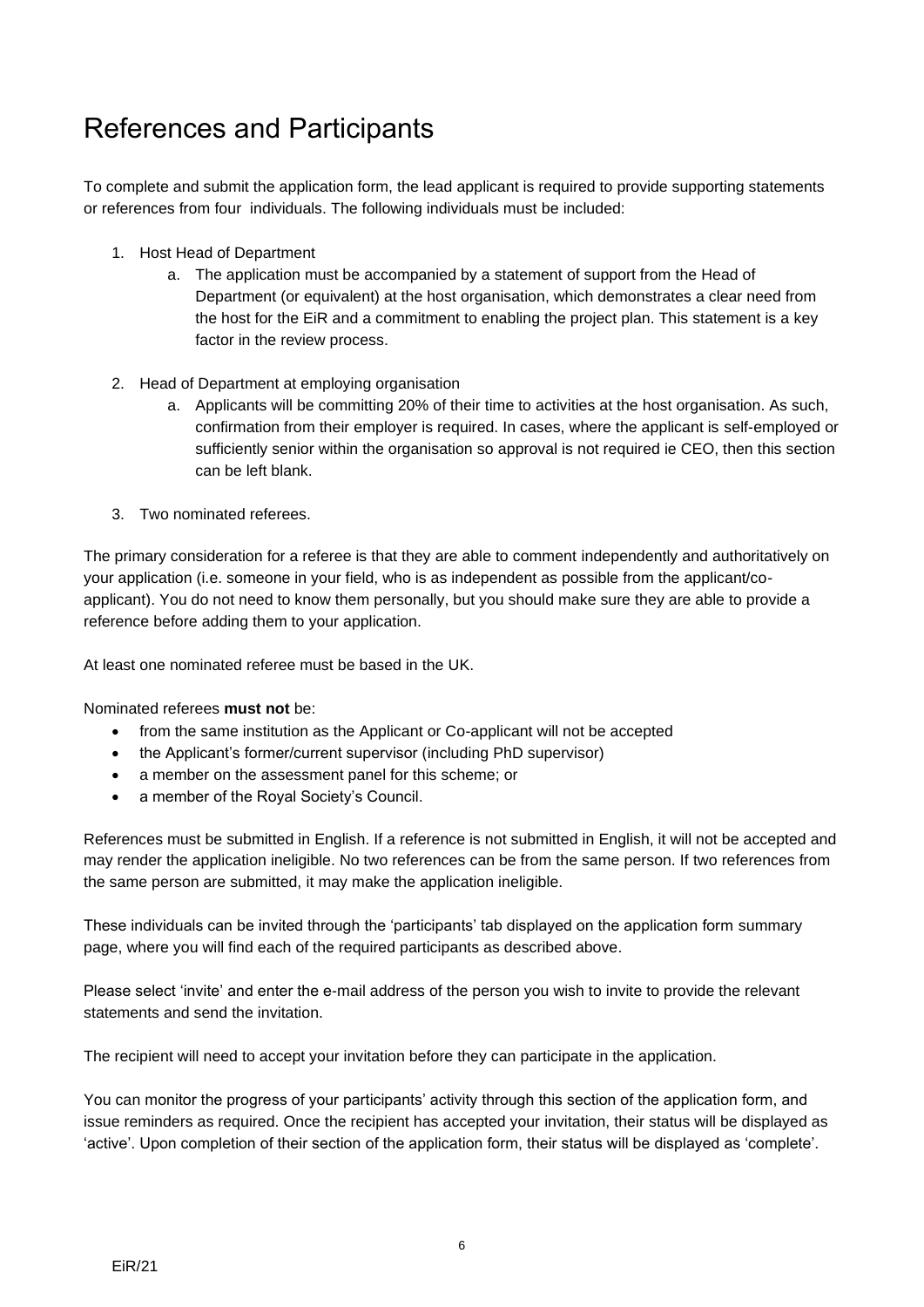#### **You will not be able to submit your application form until the status of all participants' shows 'complete'.**

Please note that once an applicant submits an application on Flexi-Grant®, it is then directed to the designated Approver for the employing organisation at which the applicant has applied to host an award (see [Application Approvals](#page-8-1) in the 'Application Guidance Notes' Section). It is recommended that referring and supporting participants fulfil their requirements **at least 5 working days** before the submission deadline (**Friday, 17 September 2021**) to ensure there is sufficient time for organisational approval. The **Host** Organisation approver must approve the completed application by the submission deadline

**It is the applicant's responsibility to liaise with the nominated referees, the Host Organisation's Approver and the Heads of Department to ensure that the required tasks are completed by the deadline. Please contact the Grants team before the deadline if there is any issue. Alternatively, the Host Organisation's Approver, the Heads of Department, and the nominated referees can contact us directly. The Royal Society will not be held responsible for emails that are not received due to address errors or spam filters and no provision is made for non-receipt of emails sent by the Royal Society.**

Once participants have completed all their sections of the application form, please remind them to select **'Save & Submit'** on the application form page or select '**Submit your contribution'** on the summary page.

#### **Re-opening the Application form to Participants**

On the occasion that an invited participant accidentally submits their section of the application form prematurely, the Lead Applicant has the ability to re-open the application form for the participant. To do this, the Lead Applicant should return to the Participant tab on the application form summary page. You will find a 're-open' button alongside the name of any participant who has completed their section of the form. Once you click this button, the form is reactivated and available for participants to amend.

#### **Research Support Role**

The Research Support role displayed under the participants tab is an optional role, which allows you to invite an individual from the relevant Host Organisation research support team to review and amend the application prior to submission. The primary purpose is to ensure that the requested finances have been recorded correctly for this specific grant programme. As this is an optional role, it will not affect your ability to submit your application for approval.

Additional system guidance can be found in the 'Systems Guidance Notes' Section.

## <span id="page-6-0"></span>Contact information

Enquires about this scheme can be made using the contact details below. Before contacting us, please check whether your question is answered by these scheme notes. If not, please email the Industry team via industry@RoyalSociety.org or call +44 20 7451 2288.

#### *Please quote your application reference number in all correspondence with the Grants team.*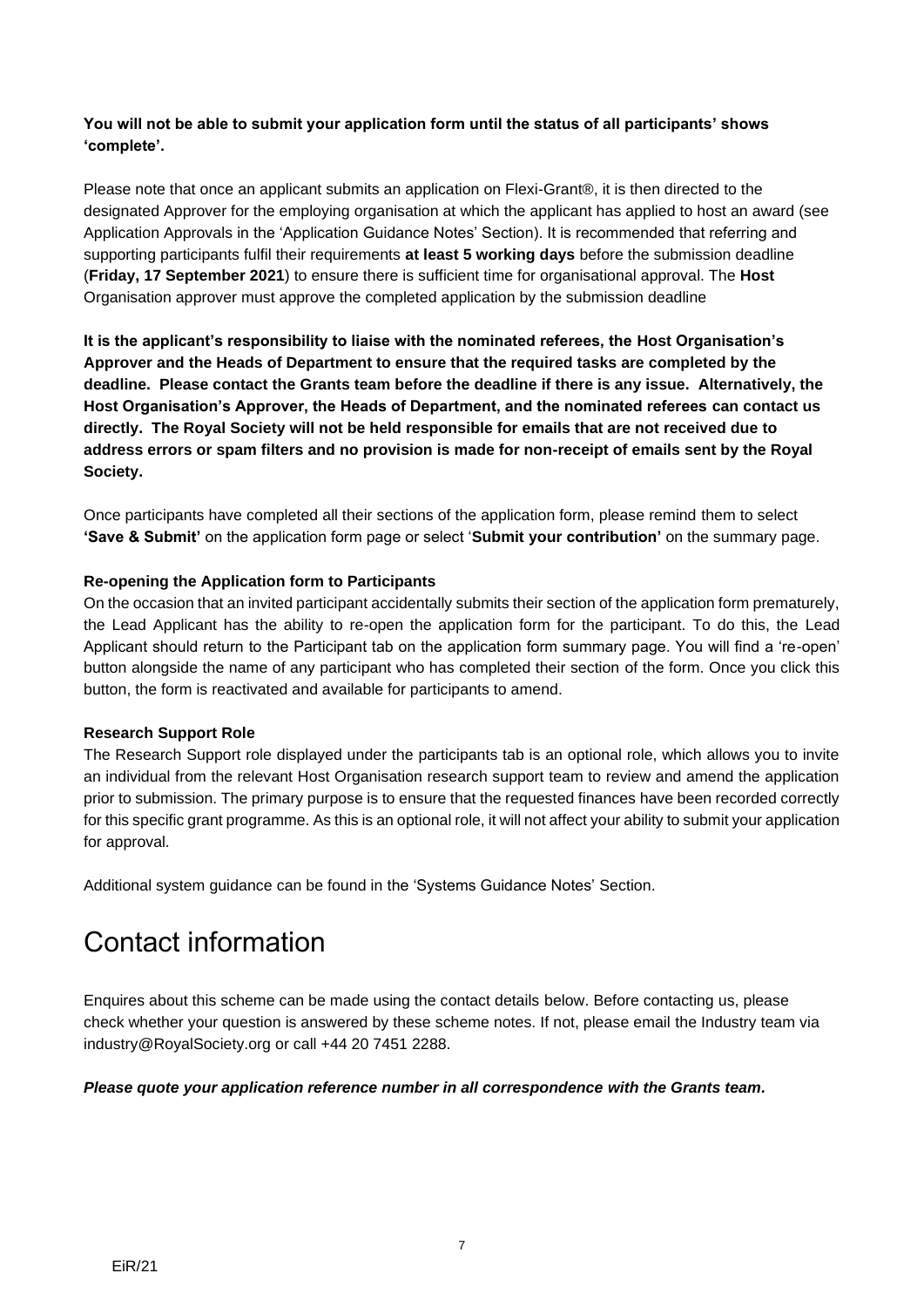### <span id="page-7-0"></span>Use of Data

Please note that information regarding your application for the Royal Society Entrepreneur in Residence scheme may be shared with the Department of Business, Energy and Industrial Strategy (BEIS) for data monitoring and scheme evaluation purposes. You may also be contacted by selected third parties such as independent evaluators, consultancy groups, and career development organisations. If successful, the Royal Society will contact you regarding the administration of your award throughout the course of your funding and after its completion. You may also be contacted by the Royal Society, BEIS, or an agent acting on their behalf, for reporting and evaluation purposes throughout the course of your funding and after its completion.

## <span id="page-7-1"></span>System Guidance Notes

Please read these guidance notes carefully as you complete the application form.

#### <span id="page-7-2"></span>**Using Flexi-Grant ®**

Applications can only be submitted online using the Royal Society's Grants management system (Flexi-Grant®) via [https://grants.royalsociety.org.](https://grants.royalsociety.org/) Further information about the Grants management system can be found via [https://royalsociety.org/grants-schemes-awards/grants/flexi-grant/.](https://royalsociety.org/grants-schemes-awards/grants/flexi-grant/) If you have not previously used Flexi-Grant®, please follow the registration process from the Flexi-Grant®, homepage. *Paper-based applications will not be accepted.*

Before completing the online form, all applicants should check that they comply with the eligibility requirements and ensure all necessary information is presented in the application. These requirements are strictly adhered to and applications without all the necessary information, or evidence to show the assessment criteria are met, will be rejected.

#### **All applications must be approved by the Host Organisation and the applicant's departmental support must be completed before you can submit via Flexi-Grant®. Late applications will not be accepted.**

Further guidance and support can be found through the applicant and [approver knowledge base.](http://royalsocietyapplicantsupport.fluenttechnology.com/support/home)

#### <span id="page-7-3"></span>**ORCID Identifier**

All applicants should submit an ORCID (Open Researcher and Contributor ID) identifier if they have one before their application is submitted. ORCID maintains a registry of unique researcher identifiers and a transparent method of linking research funding, research publications, research data and any other research outputs to these unique identifiers. This is a mandatory requirement at the application submission stage only. You can register for an ORCID identifier via [https://orcid.org/register.](https://orcid.org/register)

#### <span id="page-7-4"></span>**Completing the application form**

The application can be completed by using the navigation tabs on the application summary page, with each page categorised as follows:

#### **1. Contact Details**

**2. Applicant Career Summary**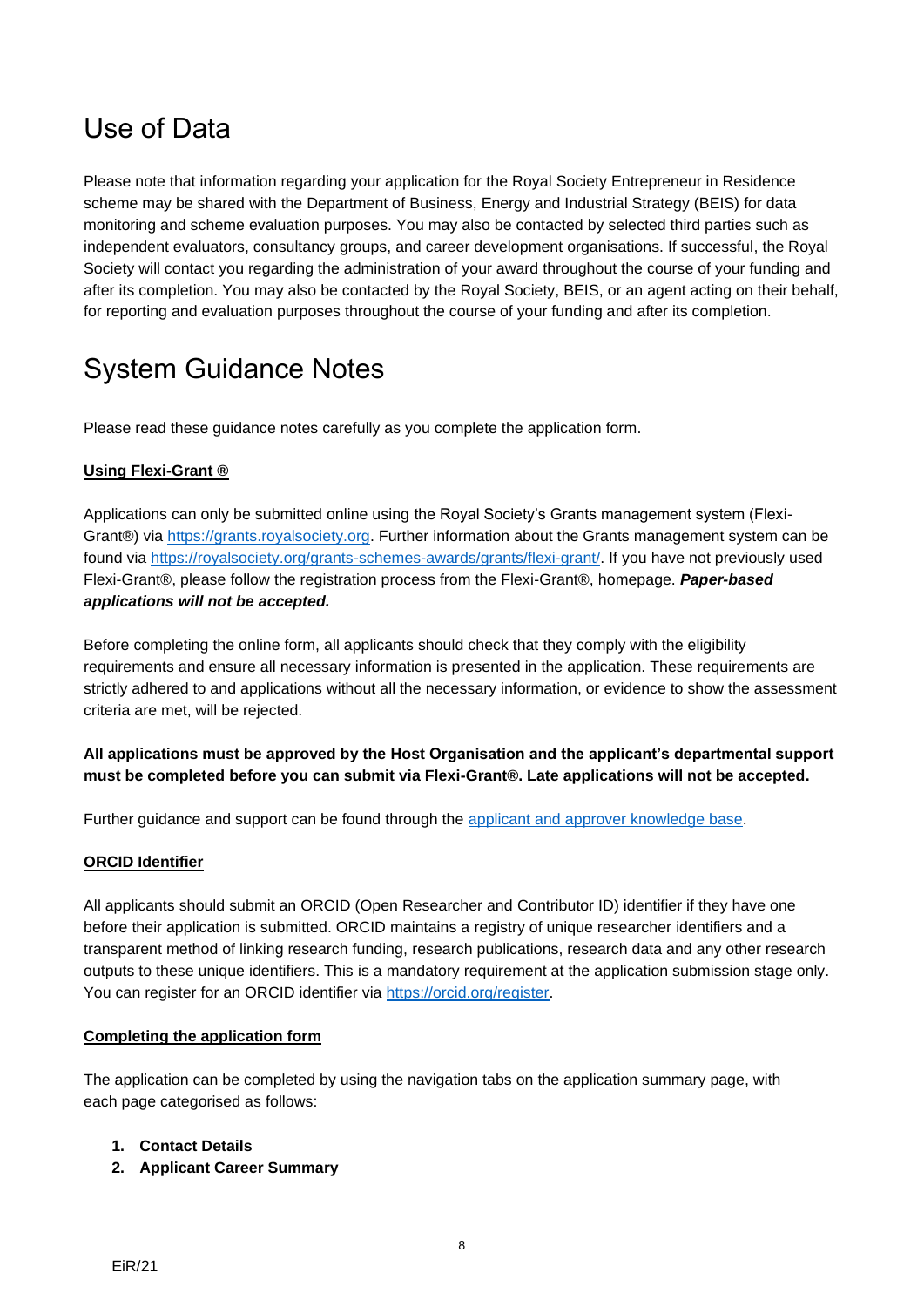- **3. Project Proposal**
- **4. Financial Details**
- **5. Application Declaration**
- **6. Current Employer Statement of Support**
- **7. Host Organisation Head of Department Support**
- **8. Nominated Referee (1) statement of support**
- **9. Nominated Referee (2) statement of support**

A full list of question fields to be completed as part of the application can be found in the Question Guidance in the 'Application Guidance Notes' Section.

## <span id="page-8-0"></span>Application Guidance Notes

#### <span id="page-8-1"></span>**Application Approvals**

#### **It is the Applicant's responsibility to ensure that approval of the application by the Host Organisation is completed before the closing date.**

The person responsible for approving your application will be the delegated authority at the Host Organisation where you are applying to hold your award. This may be someone within the research office, Faculty administration, Vice-Chancellor, or other administrative or management role.

The approver must be someone with the authority to confirm that the potential award can be hosted within their organisation, confirm that there is the capacity to deliver the proposed research and assure the proposed budget is appropriate and eligible for the scheme.

**You will only be able to submit your application for approval by the Host Organisation's Approver once all sections of the application form have been marked as complete and all participants have marked their work as complete AND have submitted their section.** The Lead applicant must check the status of the other participants under the 'Participants' tab on the summary page of the application form. **Applications submitted after the deadline will not be accepted.**

#### <span id="page-8-2"></span>**Question Guidance**

**Please read the following guidance notes carefully as you complete the form. In the table below, each box represents a page of the application form; the left-hand column contains the questions within each of these pages as set out in the form; the right-hand column contains useful guidance on its completion.**

**Note that questions with \* are mandatory fields. Please read these guidance notes carefully as you complete the form.**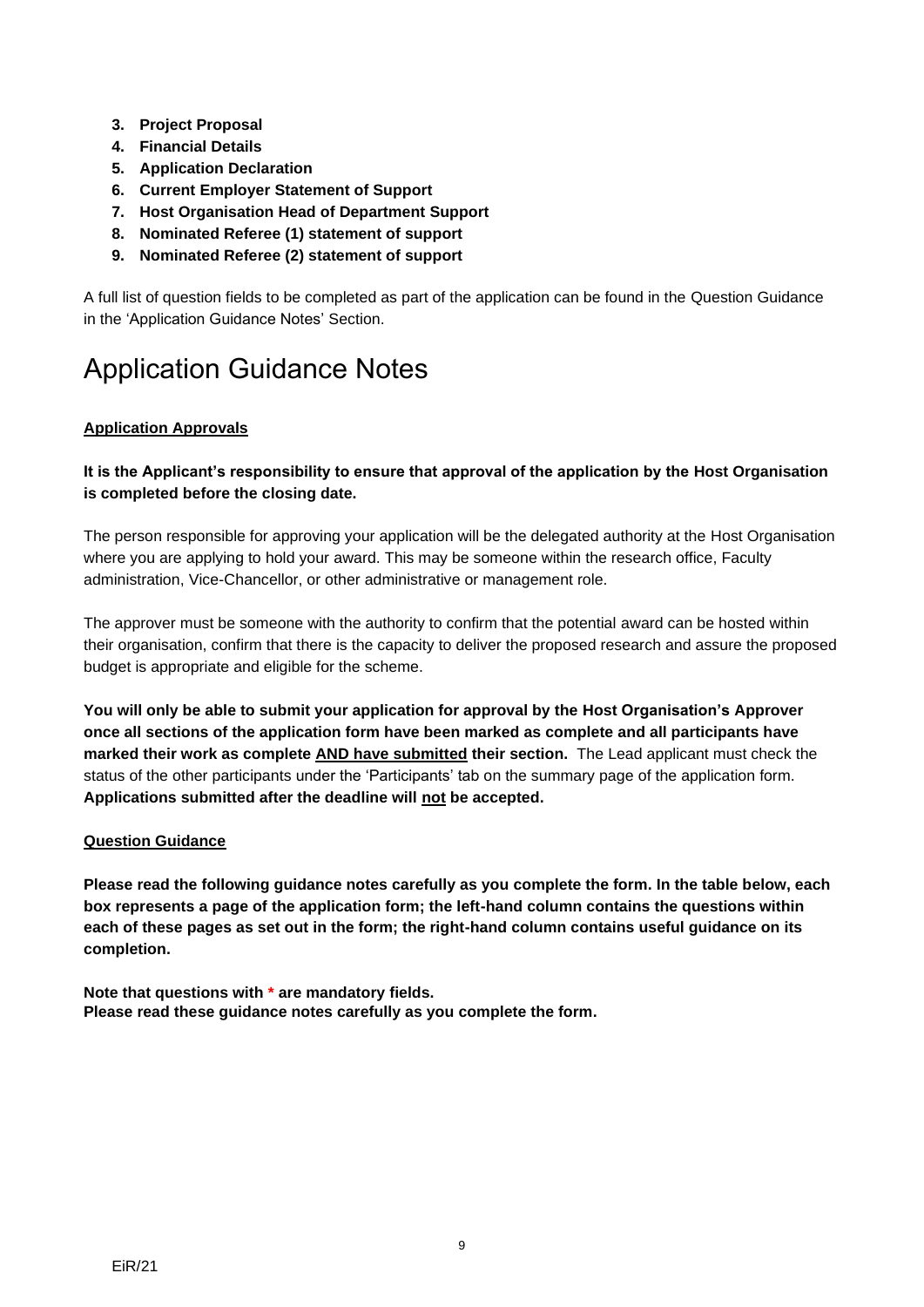| <b>Summary</b>       |                                                                                                                                                                                                                                                                                                    |
|----------------------|----------------------------------------------------------------------------------------------------------------------------------------------------------------------------------------------------------------------------------------------------------------------------------------------------|
| <b>Summary table</b> | The summary page of the application form provides instructions for submission of<br>your application. In addition, you are provided with an overview for each section of<br>your application form.                                                                                                 |
|                      | The summary page also allows applicants to manage and invite participants (e.g.<br>Head of Department/Line Manager) who are required to contribute to the application<br>form. Instructions for inviting participants can be found under the participant's tab on<br>the application summary page. |
|                      | <b>Note:</b> you will only be able to submit your application once all sections of the form<br>have been completed, and participants have marked their work as 'complete'.                                                                                                                         |

| <b>Contact Details</b>                                    |                                                                                                                                                                                                                                                                                                                                                                                                                                                                                                                                                                                                                                                                                |
|-----------------------------------------------------------|--------------------------------------------------------------------------------------------------------------------------------------------------------------------------------------------------------------------------------------------------------------------------------------------------------------------------------------------------------------------------------------------------------------------------------------------------------------------------------------------------------------------------------------------------------------------------------------------------------------------------------------------------------------------------------|
| Title, Names,<br>address,<br>organisation and<br>country* | Review and complete your <b>personal details</b> accurately. Errors in this section can<br>cause difficulties in processing your application. Please use the University you<br>intend to be an EiR at as the Host Organisation when starting your application<br>(and not your employer – this will be updated if you are successful).<br>Under this section, you should edit the <b>contact type</b> of the participants who will<br>partake in your application form. The system default contact type is set as<br>'collaborator'. To amend the contact type of your Head of Department, click 'edit', and<br>under the contact type field, select the 'Head of Department'. |
|                                                           |                                                                                                                                                                                                                                                                                                                                                                                                                                                                                                                                                                                                                                                                                |
| Email address*                                            | This field defaults to the account in which the application has commenced. It is where<br>all correspondence pertaining to the application throughout the application process,<br>and in the event of the application being successful, will be sent.                                                                                                                                                                                                                                                                                                                                                                                                                          |

٦

| <b>Applicant Career Summary</b> |                                                                                         |
|---------------------------------|-----------------------------------------------------------------------------------------|
| <b>Title of Current</b>         | State the title of your current position or if you are self-employed. (20 words max.).  |
| <b>Position*</b>                | If you are not currently in employment, please enter n/a.                               |
|                                 |                                                                                         |
| <b>Current Employer*</b>        | Enter the official organisation name of your current employer. If you are not currently |
|                                 | in employment, please enter n/a.                                                        |
| <b>Registration</b>             | Please enter your current employer's UK company or charity registration. If you are     |
| number*                         | not currently in employment, please enter n/a.                                          |
| <b>Current Position</b>         | Please complete the date in dd/mm/yyyy format. If you are not currently in              |
| <b>Start Date*</b>              | employment, please enter 01/01/2022.                                                    |
| <b>Current Position</b>         | State when your current position is expected to finish. If you are in a permanent role  |
| End Date*                       | or not currently employed, please enter 31/12/2050.                                     |
| <b>Applicant Career</b>         | Please list all of your positions of employment in your career and the dates in         |
| History*                        | reverse chronological order, stating if part-time (and percentage part-time) when       |
|                                 | necessary. Please also include any or non-executive Directorships, voluntary or         |
|                                 | honorary positions of relevance to the application.                                     |
|                                 |                                                                                         |

 $\mathsf{r}$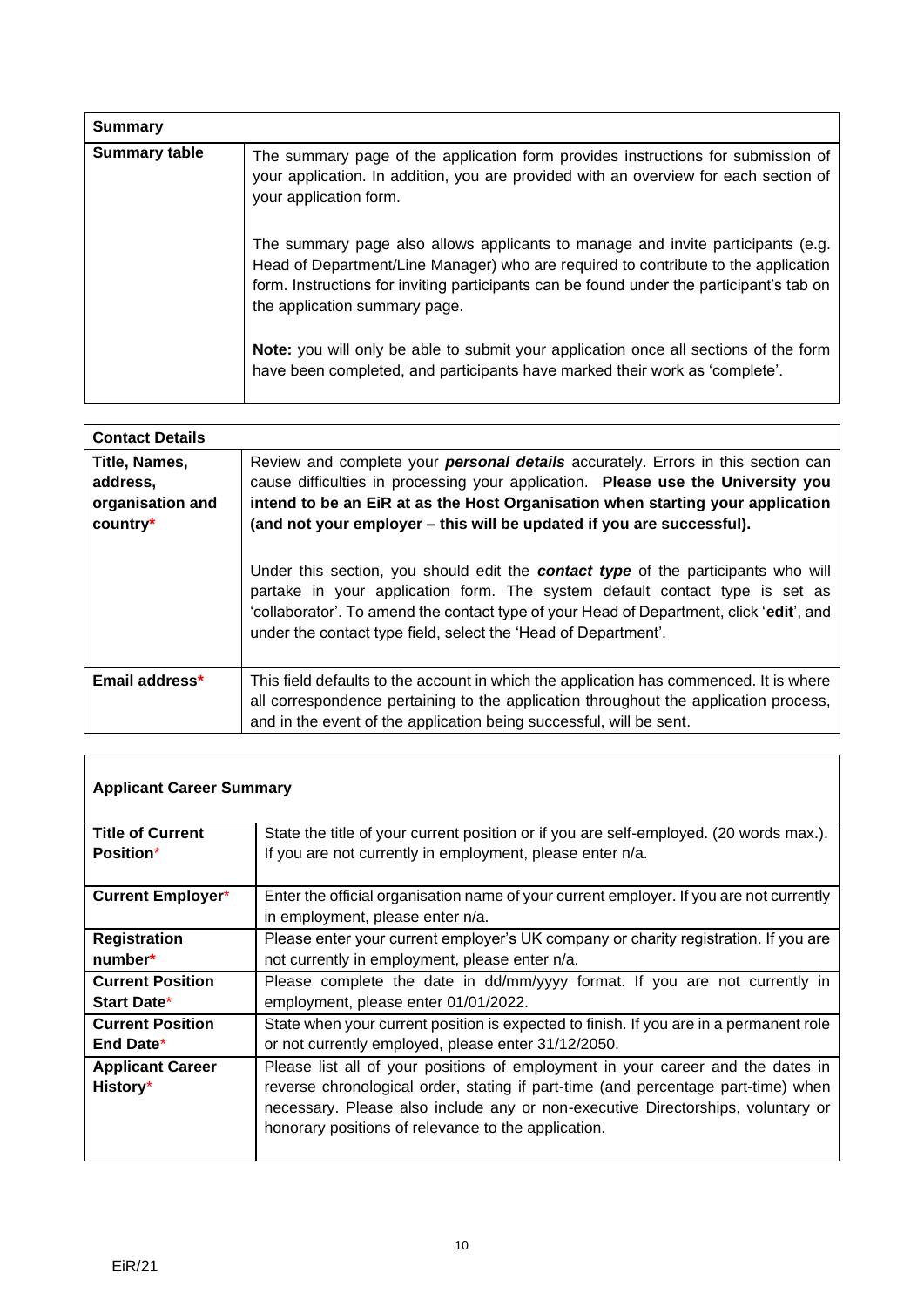| Applicant                 | Please list all your qualifications in reverse chronological order.                                                   |
|---------------------------|-----------------------------------------------------------------------------------------------------------------------|
| Qualifications*           |                                                                                                                       |
| <b>List your Relevant</b> | Please provide details of any relevant skills and experiences you possess that you                                    |
| <b>Skills and</b>         | believe will support your case, eg your knowledge of relevant industry sectors,                                       |
| Experience*               | career mentoring, working with universities.                                                                          |
|                           | If you wish to reference any relevant publications, reports, peer-reviewed articles or<br>patents, please do so here. |

| <b>Project Proposal</b>         |                                                                                                                                                                                                                                                                                                                                                                                                                                                                                                                                                                                                                                                                                                                                                                                                                                                                        |
|---------------------------------|------------------------------------------------------------------------------------------------------------------------------------------------------------------------------------------------------------------------------------------------------------------------------------------------------------------------------------------------------------------------------------------------------------------------------------------------------------------------------------------------------------------------------------------------------------------------------------------------------------------------------------------------------------------------------------------------------------------------------------------------------------------------------------------------------------------------------------------------------------------------|
| <b>Project Title*</b>           | Please give the full title of your proposed project.                                                                                                                                                                                                                                                                                                                                                                                                                                                                                                                                                                                                                                                                                                                                                                                                                   |
| <b>Start/End Date*</b>          | EiR placements are expected to last one year. The date of appointment must<br>be the 1st of a month. Please complete the date in dd/mm/yyyy format. For the<br>2021/2022 round please use a start date on or after 1 January 2022 and before<br>31 March 2022.                                                                                                                                                                                                                                                                                                                                                                                                                                                                                                                                                                                                         |
| <b>Host Department*</b>         | Please provide the name of the department at your proposed host organisation<br>where you intend to hold your EiR.                                                                                                                                                                                                                                                                                                                                                                                                                                                                                                                                                                                                                                                                                                                                                     |
| <b>Field of Specialisation*</b> | Please provide details of your field(s) of specialisation, eg research<br>area/industry sector.                                                                                                                                                                                                                                                                                                                                                                                                                                                                                                                                                                                                                                                                                                                                                                        |
| Subject Group*                  | Select the subject group/area(s) that most closely defines the research areas of<br>your host department.                                                                                                                                                                                                                                                                                                                                                                                                                                                                                                                                                                                                                                                                                                                                                              |
| Summary*                        | Please provide a summary of your proposal. If you are successful, this will be<br>published on our website, so it should explain succinctly what you aim to<br>achieve as an Entrepreneur in Residence, the wider impacts and what you find<br>particularly exciting or important about your proposal. This summary should be<br>understandable by a layperson.<br>Plain text only. Maximum of 250 words                                                                                                                                                                                                                                                                                                                                                                                                                                                               |
| Project Proposal*               | You can either detail your project proposal within this application (max 1500<br>words), or alternatively upload it as a PDF. Please do not use a text size<br>smaller than Arial 10 and please also ensure that the PDF document is<br>not more than 3 sides of A4. Applicants are requested to make sure<br>uploaded PDF documents are unlocked. Please enter "See attachment" in the<br>field. For further information please refer to the Uploading PDF documents<br>section.<br>Please describe your proposed project as EiR at your host institution. This<br>should give:<br>a description of your host and why it would benefit from having an EiR;<br>$\bullet$<br>a plan and timeframe, with deliverables and milestones, for the<br>$\bullet$<br>activities that the EiR will undertake over the year;<br>the expected impacts of the project;<br>$\bullet$ |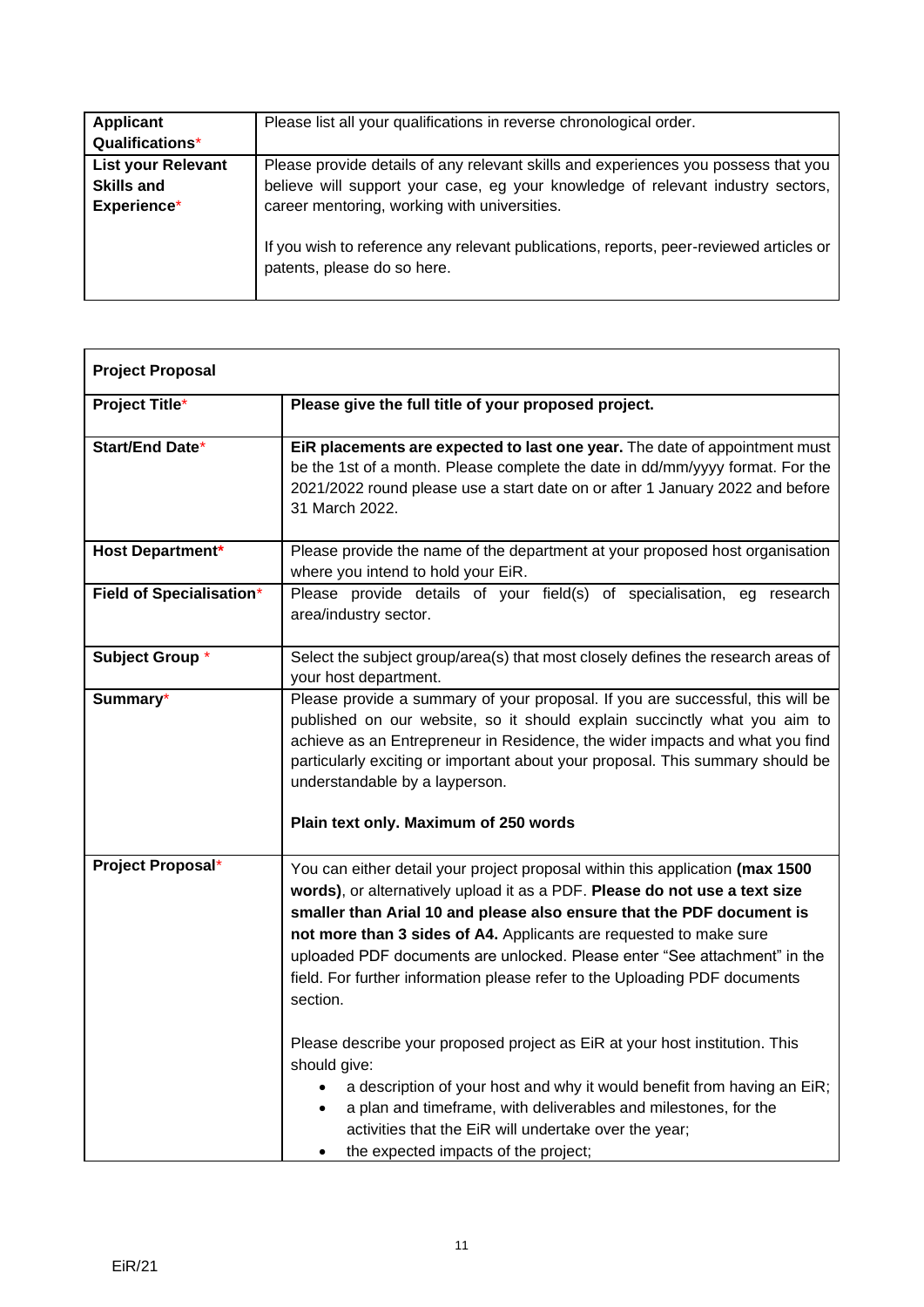| a description as to why you, as the applicant, are best suited to<br>delivering the project and meeting the aims of the scheme.                                                     |
|-------------------------------------------------------------------------------------------------------------------------------------------------------------------------------------|
| Where there is a pre-existing relationship between the applicant and the Host,<br>please indicate how the EiR project will either differ from or add value to this<br>relationship. |

| <b>Financial Details</b>                                      |                                                                                                                                                                                                                            |
|---------------------------------------------------------------|----------------------------------------------------------------------------------------------------------------------------------------------------------------------------------------------------------------------------|
| <b>General information</b>                                    | Each award will have a value up to a maximum of £20,000 (including VAT where<br>applicable).                                                                                                                               |
|                                                               | The Royal Society will provide a salary contribution to the employing organisation<br>only. The salary contribution is calculated as the basic salary (excluding on costs)<br>paid pro-rata at 0.2FTE.                     |
|                                                               | For EiRs retaining their existing employment, the employer will be responsible for<br>the arrangement and the provision of sick leave, superannuation and National<br>Insurance contributions.                             |
|                                                               | Applicants must consult with their employer's financial administrators before<br>completing these details.                                                                                                                 |
| <b>Financial details*</b>                                     | Please provide details of the funding required for the EiR under the relevant<br>headings.                                                                                                                                 |
| <b>Basic salary</b>                                           | State your required basic salary contribution (based on 0.2FTE). Please do not<br>include the employer's pension costs or National Insurance costs.                                                                        |
|                                                               | No other salaries can be requested as part of this proposal. The Society reserves<br>the right to provide support at a different level if it is considered appropriate.                                                    |
| <b>Travel</b>                                                 | Travel expenses include costs for the EiR to travel to and from their host<br>organisation and any other travel the EiR plans to undertake in order to achieve<br>the proposal, eg conference attendance, industry visits. |
| Other project<br>expenses                                     | Other project costs are those incurred in delivering the proposed project.<br>Examples might include running an event or workshop, delivering a course or<br>training, printing costs etc.                                 |
| <b>Current salary</b>                                         | Please enter details of your current basic salary, including currency eg 30,000<br>GBP. If your salary is greater than £100,000, please enter >100,000 GBP.                                                                |
| Justification for<br><b>Travel/Other Project</b><br>Expenses* | A clear justification of all travel and other project costs must be provided here.<br>These costs should be clearly broken down with a brief justification given for each.                                                 |

#### **Applicant Declaration\***

**Please declare that:**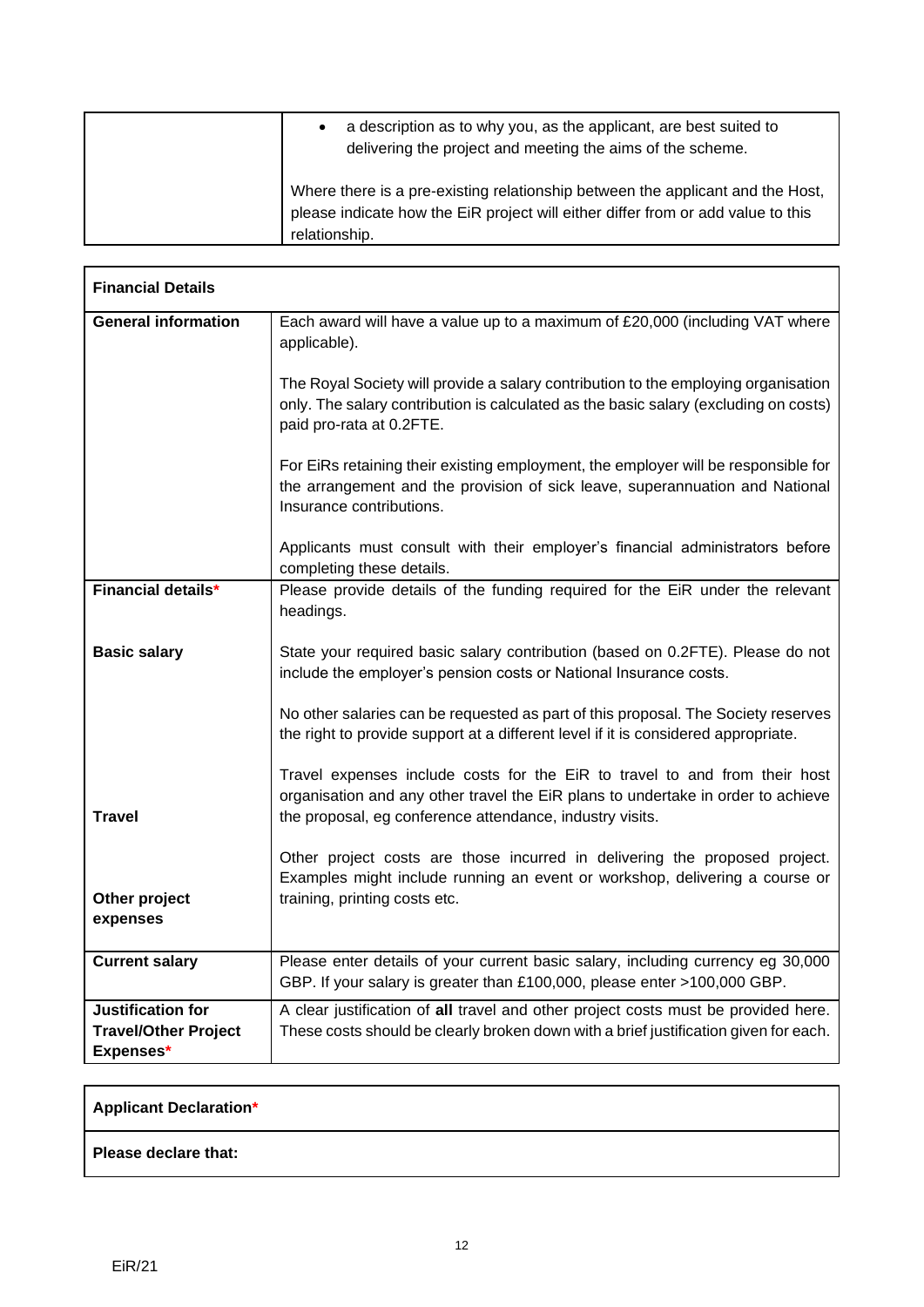- You have read the Terms and Conditions of Award under which Royal Society grants are awarded and, if a grant offer is made, you agree to abide by them.
- You have access to the necessary facilities to enable you to deliver the project proposed, and will continue to have access to the facilities for the duration of the project.
- If applicable, you have agreed with your current employer that you will be afforded 20% of your time to work at the host organisation over the period of the award.

#### **Applicant Current Employer, Host Organisation and Nominated Referees Statements of Support**

Confirmation of support of the project is required from both the Head of Department at the host organisation and, if applicable, the applicant's line manager or Head of Department at their current employer. The applicant must invite the Head of Department and current line manager to participate in completion of the application form before it can be submitted for approval.

**Before inviting the Heads of Department to participate in completion of your application form, the applicant is instructed to ensure that the Heads of Department are willing and available to provide a confirmation of support prior to the round closing date. Incomplete confirmations will mean that an application cannot be submitted and will be deemed to be ineligible.**

Please check which email address the Heads of Department and line manager would like you to use as they may already be registered with a user account on Flexi-Grant®. It is important that you enter the correct email addresses when inviting these individuals to support your application, as an email will be sent automatically from Flexi-Grant® to them with instructions for viewing your application and providing their support. Any mistakes in the email addresses supplied will delay the progress of your application.

It is the responsibility of the applicant to:

- inform the individuals responsible of the deadline;
- liaise with them to ensure that they have received their invitation with instructions to participate in completion of your application, as no provision is made for non-receipt of these automatic emails;
- keep track of the progress of their completion status on your application summary page. You can issue a reminder emails through the participant's tab on your application summary page.

If the instruction email from the Royal Society has not been received, please:

- a) double check the accuracy of the email address supplied on the application form;
- b) advise the intended recipient to check their spam filters/junk folders;
- c) contact the Royal Society with an alternative email address for the recipient.

The Royal Society will not be held responsible for automated emails that are not received due to address errors or spam filters.

Once you have submitted your application for approval by your current employer and your host organisation, automatic emails will be sent to the approving department of both organisations asking them to log on to the system. You will not be able to submit your application until it has been sent to both the academic and industrial organisations for approval. The organisation approvers will either: approve and submit your application, contact you to request modifications, or decline your application and contact you.

Please be aware that it is your responsibility to ensure that you complete your application in time for your current employer and the host organisation to process it (including requesting changes) and provide their approval by the closing date. It is recommended that you allow at least five working days for this process.

If your current employer or host organisation approver requests modifications through the Flexi-Grant email facility, they can unlock your application, allowing you to edit it. If they are unsure how to do this, they should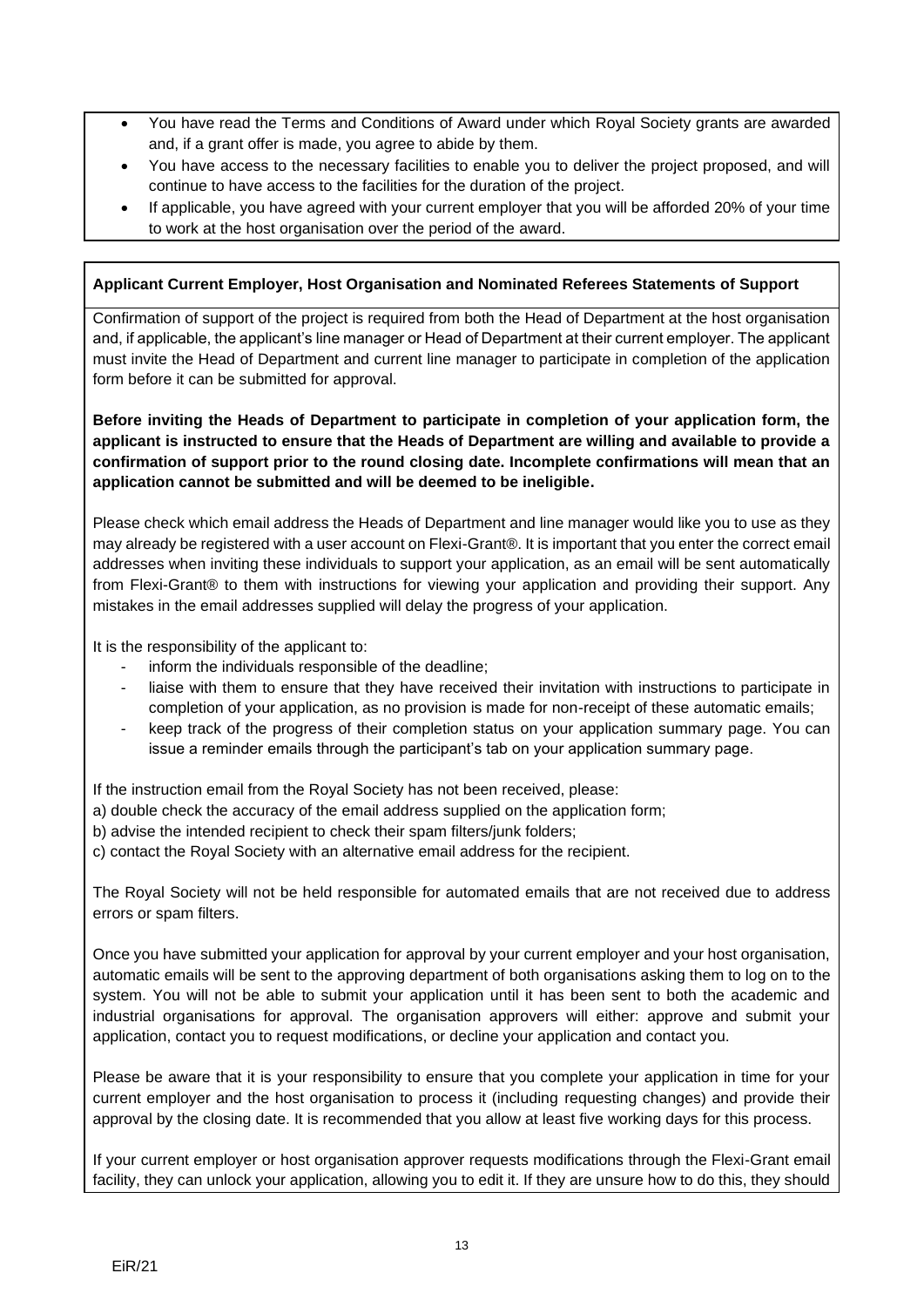contact the Royal Society. Once you have completed the requested changes, please use the application summary to re-submit your application for approval by your host organisation. Please also contact your Head of Department and alert them to the changes.

Once your current employer and host organisation have approved your application and submitted it to the Royal Society, it will not be possible to make any changes.

**Please provide a statement in support of the application as a PDF on headed paper, that includes your name, title, and contact details.**

| <b>Current Employer</b><br><b>Statement of Support</b> | For any applicants who are in employment, a Head of Department/Line<br>Manager statement of support is needed with this application. Completion                        |
|--------------------------------------------------------|------------------------------------------------------------------------------------------------------------------------------------------------------------------------|
|                                                        | of this page of the application form will be taken as a sign that your employer                                                                                        |
|                                                        | willingly supports you as the applicant and this application. Failure to do complete                                                                                   |
|                                                        | this page may mean the application is deemed ineligible.                                                                                                               |
|                                                        | The statement should indicate why the applicant is a suitable candidate, that the                                                                                      |
|                                                        | employer understands the purpose of the EiR scheme and will afford the                                                                                                 |
|                                                        | applicant to spend 20% of their time over one year at the host organisation.                                                                                           |
|                                                        | You are advised to complete this at least one week before the deadline.                                                                                                |
|                                                        | Any applicants who are self-employed or not in employment can leave this<br>section blank.                                                                             |
| <b>Head of Department *</b>                            | The statement of support from the host organisation should explain why the host                                                                                        |
|                                                        | organisation is seeking an EiR, the anticipated impacts and why they believe the                                                                                       |
|                                                        | applicant is suited for the role. The statement should also describe what support<br>the EiR will be given by the host department when in post in order to deliver the |
|                                                        | proposed project. If the department has hosted EiRs (or similar positions) before,                                                                                     |
|                                                        | this should be mentioned in the statement, along with any previous or existing                                                                                         |
|                                                        | links between the applicant and host.                                                                                                                                  |
|                                                        | If the EiR will be working across more than one academic department, or in other                                                                                       |
|                                                        | research or administrative units within the University, the statement of support                                                                                       |
|                                                        | should come from an appropriate senior manager responsible for overseeing                                                                                              |
|                                                        | their work, eg Dean or Pro-Vice Chancellor.                                                                                                                            |
|                                                        | The host organisation is also required to declare that the applicant will be covered                                                                                   |
|                                                        | by the organisation's liability and insurances whilst working on site and to confirm                                                                                   |
|                                                        | they understand that the Royal Society holds no liability for the applicant during                                                                                     |
| <b>Nominated referee</b>                               | the award.<br>Confidential references from two nominated personal referees are needed with                                                                             |
| Support*                                               | any application submitted to the Royal Society.                                                                                                                        |
|                                                        |                                                                                                                                                                        |
|                                                        | The referee should not be employed by the host organisation, they can work for                                                                                         |
|                                                        | the applicant's current employer but not the same person submitting the Current                                                                                        |
|                                                        | <b>Employer Statement of Support.</b>                                                                                                                                  |
|                                                        | Please ensure that you use the correct email address when inviting your                                                                                                |
|                                                        | nominated referees to provide a letter of support.                                                                                                                     |
|                                                        | Before inviting the nominated personal referee to participate in completion of your                                                                                    |
|                                                        | application form, the applicant is instructed to ensure that the nominated personal                                                                                    |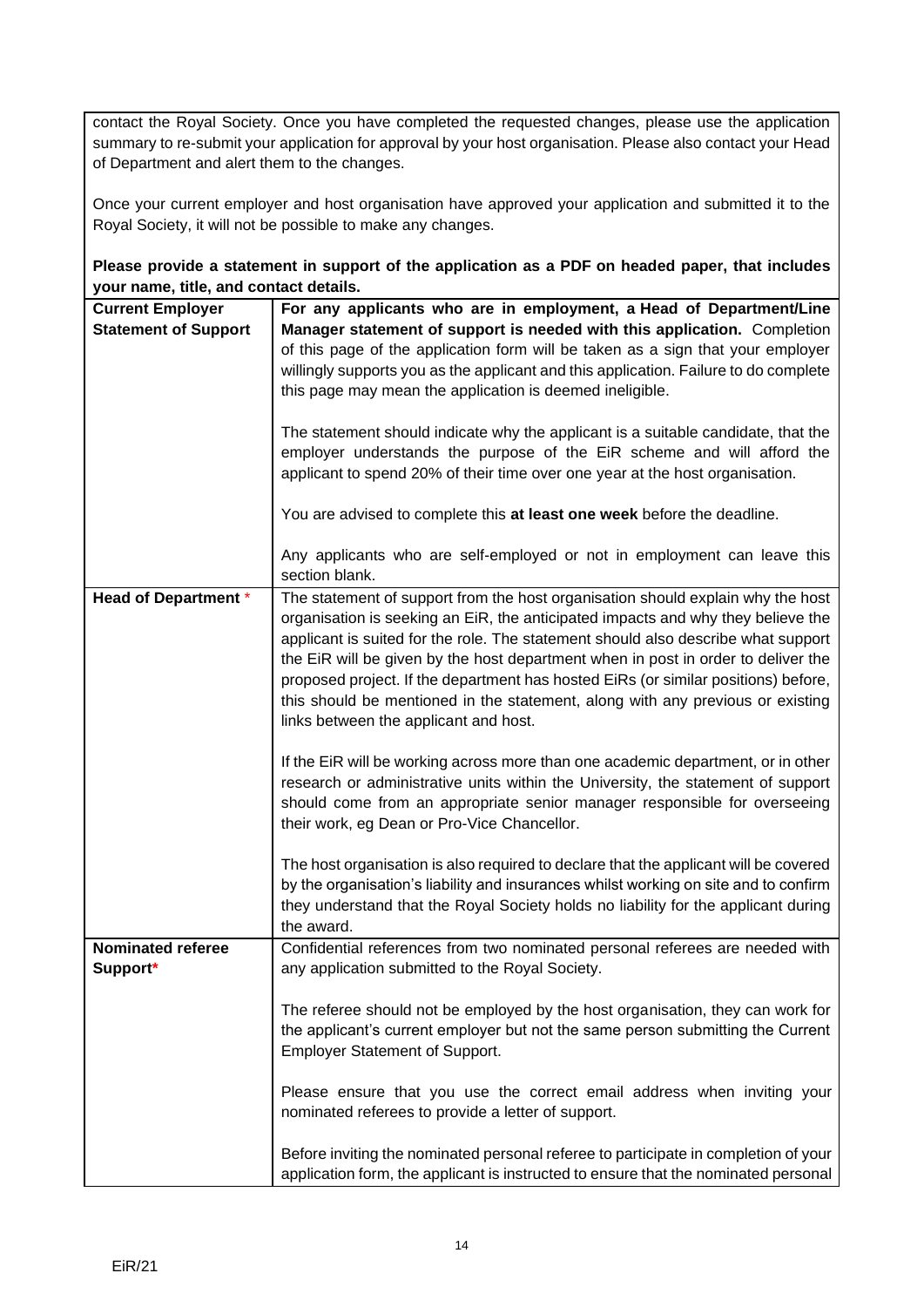| referees are willing and available to provide the support letter before the round<br>closing date. If the support letters have not been received by the system before<br>the deadline, the application cannot be submitted and will be deemed to be<br>ineligible.                                                                                                                                                                                                                                                                                        |
|-----------------------------------------------------------------------------------------------------------------------------------------------------------------------------------------------------------------------------------------------------------------------------------------------------------------------------------------------------------------------------------------------------------------------------------------------------------------------------------------------------------------------------------------------------------|
| Please check which email address the nominated referee would like you to use<br>as they may already be registered with a user account on Flexi-Grant®. It is<br>important that you enter the correct email addresses when inviting the nominated<br>referee to support your application, as an email will be sent automatically from<br>Flexi-Grant® to the nominated referee with instructions for viewing your<br>application and providing their support. Any mistakes in the email addresses<br>supplied will delay the progress of your application. |
| If the instruction email from the Royal Society has not been received, please:<br>a) double check the accuracy of the email address supplied on the<br>application form;<br>b) advise the intended recipient to check their spam filters/junk folders;<br>c) contact the Royal Society with an alternative email address for the<br>recipient.<br>The Royal Society will not be held responsible for automated emails that are<br>not received due to errors in the address.                                                                              |

| <b>Diversity Monitoring</b> |                                                                                                                                                                                                                                                                                                                                                                                                                                                                                                                                                                           |
|-----------------------------|---------------------------------------------------------------------------------------------------------------------------------------------------------------------------------------------------------------------------------------------------------------------------------------------------------------------------------------------------------------------------------------------------------------------------------------------------------------------------------------------------------------------------------------------------------------------------|
| <b>Diversity Monitoring</b> | The Royal Society is committed to promoting diversity in UK science,<br>technology, engineering and mathematics (STEM) by seeking to increase<br>participation from under-represented groups. Please help us to monitor how<br>effectively we are doing this by providing the requested information. All<br>questions are mandatory. The information provided will form a confidential<br>statistical record in accordance with the General Data Protection Regulation<br>(GDPR) and will not be used for any purpose other than analysis of the<br>Society's activities. |
|                             | This information will be kept separately from the rest of your application and<br>will not be seen by those involved in the selection process, including referees<br>etc.                                                                                                                                                                                                                                                                                                                                                                                                 |
|                             | You must either complete the form or tick the boxes stating that you 'prefer<br>not to say'. If you do not select a box for each question, the system will regard<br>your application as incomplete and will not allow you to submit it.                                                                                                                                                                                                                                                                                                                                  |
|                             | Please note, that where an application contains applicant and co-<br>applicant(s) details, all applicants will be expected to complete the<br>diversity monitoring form.                                                                                                                                                                                                                                                                                                                                                                                                  |
|                             | The lead applicant and co-applicant(s) are restricted to completing and                                                                                                                                                                                                                                                                                                                                                                                                                                                                                                   |
|                             | viewing the diversity monitoring form that is relevant to them as                                                                                                                                                                                                                                                                                                                                                                                                                                                                                                         |
|                             | individuals. You are not permitted to view the information provided by<br>the other under this section of the application.                                                                                                                                                                                                                                                                                                                                                                                                                                                |